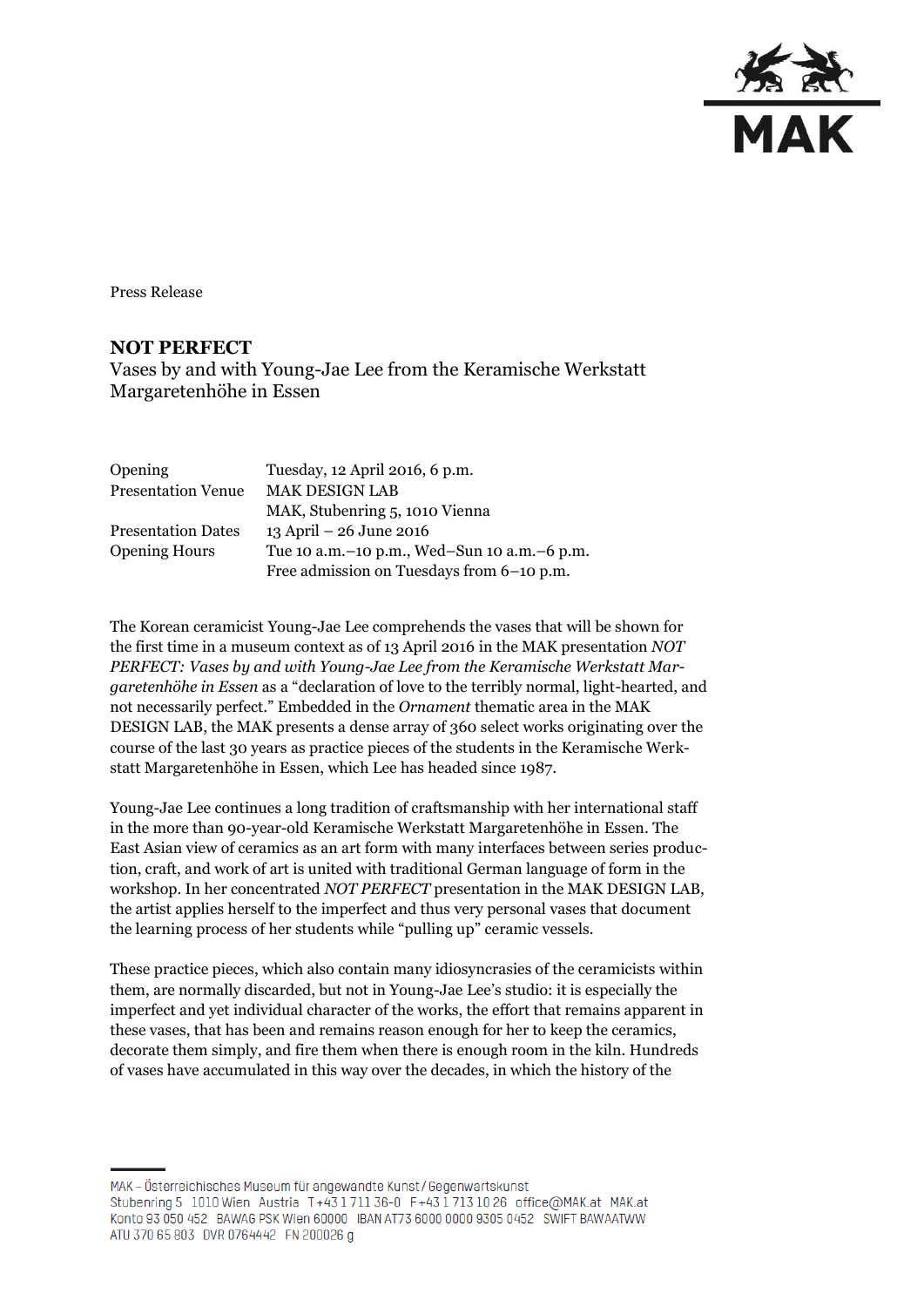

workshop, of Young-Jae Lee herself, and the personal histories of her students are held.

Lee held a guest professorship at the EWHA WOMANS UNIVERSITY in Seoul in 2015. On the occasion of her 65th birthday in 2016, she is being honored by the Eugeniusz Geppert Academy of Art and Design in Wroclaw, Poland with an honorary doctor title and an exhibition in the context of the "European Capital of Culture" project for 2016. The Polish Manggha Museum of Japanese Art and Technology in Krakow is also dedicating another monographic exhibition to the ceramicist and her work in the Keramische Werkstatt Margaretenhöhe as of April 2016.

Lee is also represented in the MAK with an eleven-part series of spindle vases, which present a symbiosis of Eastern and Western aesthetic and design, in the MAK Permanent Collection *ASIA: China – Japan – Korea*.

Press photos are available for download at MAK.at/press.